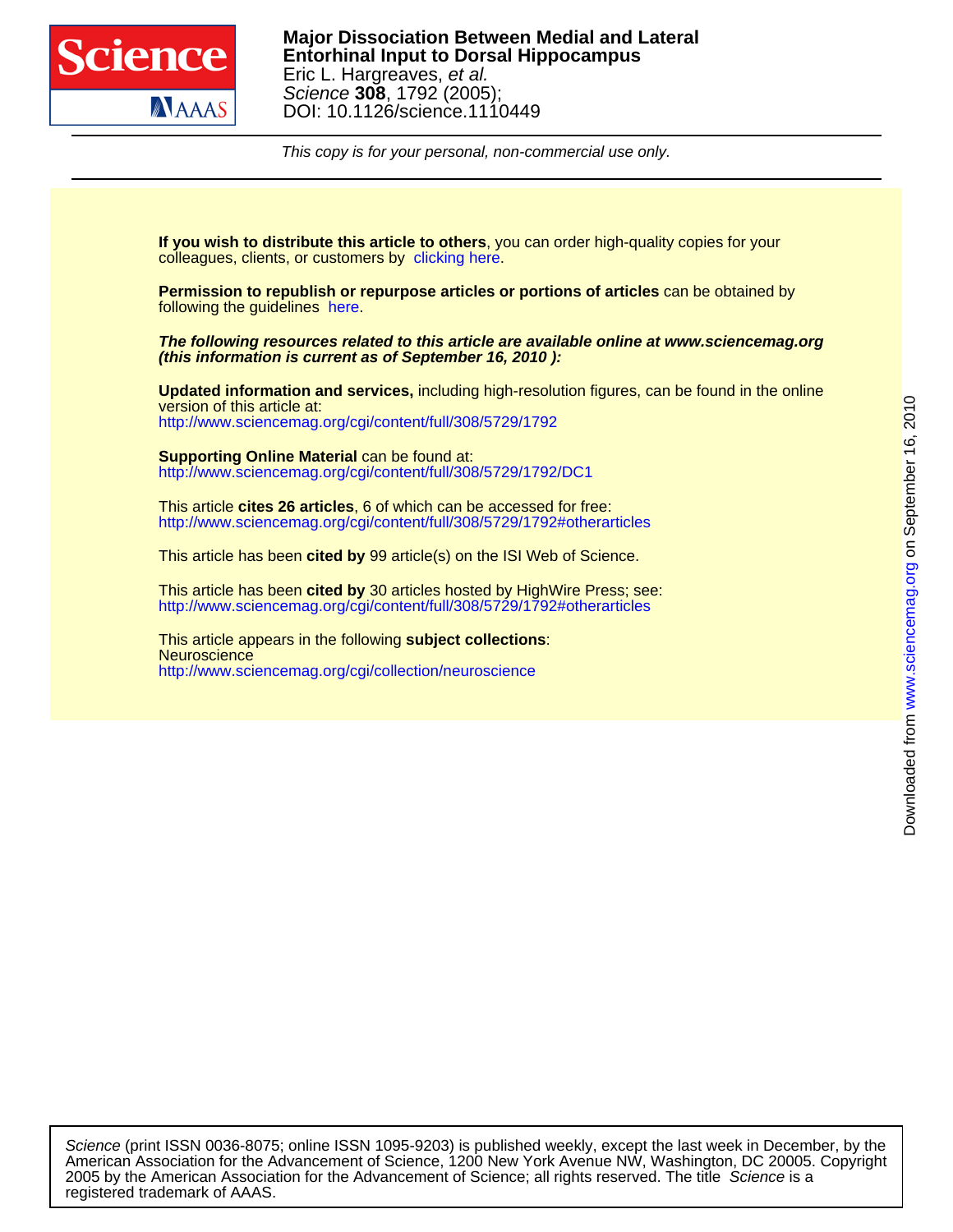# Major Dissociation Between Medial and Lateral Entorhinal Input to Dorsal Hippocampus

## Eric L. Hargreaves, $^{1,2}$  Geeta Rao, $^1$  Inah Lee, $^{1*}$  James J. Knierim $^1\dot{ }$

Hippocampal place cells are a model system of how the brain constructs cognitive representations and of how these representations support complex behavior, learning, and memory. There is, however, a lack of detailed knowledge about the properties of hippocampal afferents. We recorded multiple single units from the hippocampus and the medial and lateral entorhinal areas of behaving rats. Although many medial entorhinal neurons had highly specific place fields, lateral entorhinal neurons displayed weak spatial specificity. This finding demonstrates a fundamental dissociation between the information conveyed to the hippocampus by its major input streams, with spatial information represented by the medial and nonspatial information represented by the lateral entorhinal cortex.

The hippocampus and related structures in the medial temporal lobe are crucial components of a brain system that mediates spatial learning, context-dependent learning, and episodic memory  $(1, 2)$ . These forms of learning have both spatial and nonspatial components, and hippocampal neurons correspondingly have both spatial and nonspatial firing correlates  $(3-5)$ . Characterizing the pathways by which spatial and nonspatial information reach the hippocampus is critical for a full understanding of the neural circuitry underlying these forms of memory. The major cortical input to the hippocampus originates in the entorhinal cortex (Fig. 1A), which is divided into two parts on the basis of distinctive cytoarchitecture and connectivity patterns (6). The medial entorhinal cortex (MEC) receives its predominant input from the postrhinal cortex (parahippocampal cortex in primates) and forms the medial perforant path into the hippocampus. The lateral entorhinal cortex (LEC) receives its major input from the perirhinal cortex and forms the lateral perforant path (7).

The most salient behavioral correlate of hippocampal pyramidal cells in freely moving rats is the spatial location of the rat  $(1, 3, 8)$ , and some entorhinal neurons have been shown to display spatial specificity as well  $(9-12)$ . Different parts of the MEC and LEC project to different sites along the septal-temporal (dorsal-ventral) axis of the hippocampus (13), and accumulating evidence demonstrates func-

tional heterogeneity along this axis (6, 14, 15). Therefore, it is imperative to precisely localize recording sites in the entorhinal cortex relative to their projections to the hippocampus. Neurons located within the dorsolateral band of the MEC (the band that projects to the dorsal hippocampus) fire in multiple discrete spots in an environment  $(16)$ . These spots are reproducible across repeated sessions, and ensembles of these neurons represent the rat's location with precision. In contrast, cells in the ventromedial band of the MEC (the band that projects to the ventral hippocampus) do not display strong spatial tuning. Here we provide evidence for a major dissociation in spatial tuning along the orthogonal axis of the entorhinal cortex (i.e., between the LEC and the MEC).

Multiple single units were recorded while rats foraged for a food reward in a square chamber with a single white cue card on the west wall  $(17)$ . Figure 1B shows the spatial firing-rate maps of the 10 cells with the highest spatial information scores (18) in the CA1 region of the hippocampus, the superficial layers of the MEC, and the superficial layers of the LEC. (The rate maps for all neurons in the sample are shown in fig. S1.) Entorhinal projections to the hippocampus originate in these superficial layers. Most CA1 and many MEC cells displayed very specific place fields, firing robustly and selectively in the square environment. In contrast, only a few cells in the LEC displayed spatial tuning, which was much less specific than that demonstrated by the MEC or CA1. Figure 1C shows the spatial information scores for all neurons from the superficial MEC ( $n = 52$ ), superficial LEC  $(n = 68)$ , and CA1  $(n = 91)$ . The differences among the three regions were highly significant [CA1: mean =  $1.05 \pm 0.06$  SEM; MEC: mean =  $0.61 \pm 0.07$ ; LEC: mean =  $0.20 \pm 0.20$ 0.02;  $F(2,208) = 99.2$ ,  $P \le 0.0001$ . Post hoc

Tukey tests showed that CA1 had higher spatial information scores than did the MEC  $[q(208,3) = 6.7, P < 0.001]$  and LEC  $[q(208,3) = 19.8, P < 0.001]$ , and the MEC had higher spatial information scores than did the LEC  $\lceil q(208,3) = 11.0, P \le 0.001 \rceil$ .

The LEC receives major cortical input from the perirhinal cortex (6, 7). Perirhinal cortex neurons did not display strong spatial selectivity (mean =  $0.19 \pm 0.02$ ,  $n = 70$ ) (19). The MEC and LEC both receive strong input from the parasubiculum  $(6, 20)$ . In contrast to the perirhinal cortex, some parasubiculum cells displayed robust spatial tuning (mean =  $0.59 \pm$ 0.07,  $n = 30$ ) (21, 22). The information scores among the five regions (CA1, LEC superficial, MEC superficial, perirhinal, and parasubiculum) were significantly different  $[F(4,306) =$ 75.4,  $P < 0.0001$ . Pairwise comparisons indicated that the parasubiculum was different from both the LEC  $[q(306,5) = 8.9, P < 0.001]$ and the perirhinal cortex  $\lceil q(306,5) = 11.2, P <$ 0.001], but not from the MEC  $[q(306,5) = 0.4]$ ,  $P > 0.5$ , not significant (n.s.). Conversely, the perirhinal cortex was different from both the MEC  $[q(306,5) = 12.8, P < 0.001]$  and parasubiculum  $[q(306,5) = 11.2, P < 0.001]$ , but not the LEC  $[q(306,5) = 2.9, P > 0.2, n.s.]$  (23).

Dorsal hippocampal neurons contain more specific place fields than do ventral hippocampal neurons (15). Because different anatomical bands of the MEC and LEC project to the dorsal and ventral hippocampus (Fig. 1A) (13), it is important to determine that both the MEC and LEC recording sites were in regions that project to the dorsal hippocampus, in order to make a valid comparison between the two areas. The locations of recording sites of the 12 rats of this study are shown on an unfolded flat-map representation of the dorsolateral projection bands of the MEC and LEC, which project to the dorsal half of the hippocampus (Fig. 2A) (see figs. S2 and S3 for individual maps for each rat and for precise localization of EC recording sites) (13) . Figure 2B shows representative histological sections of recordings from CA1 and the MEC, LEC, perirhinal cortex, and parasubiculum. All six MEC rats had tetrodes located in the dorsolateral band (hatched region); a few of the most rostral tetrode tracks encroached on the region that projects to the intermediate hippocampus. In four of the six LEC rats, the tetrodes were in the dorsolateral band, near the rhinal sulcus. In the remaining two rats, the LEC recording sites were in the intermediate band, which projects to the intermediate hippocampus (for one of these rats, no cells recorded in the LEC met inclusion criteria for this study). No strong place fields were recorded in the superficial layers of the LEC in either the intermediate or dorsolateral bands (fig. S4).

Although the quality of spatial information provided by superficial LEC neurons is lower than that provided by superficial MEC

<sup>&</sup>lt;sup>1</sup>Department of Neurobiology and Anatomy, W. M. Keck Center for the Neurobiology of Learning and Memory, Post Office Box 20708, University of Texas Medical School at Houston, Houston, TX 77225, USA. <sup>2</sup> Center for Neural Science, New York University, New York, NY 10003, USA.

<sup>\*</sup>Present address: Center for Memory and Brain, Boston University, 2 Cummington Street, Boston, MA 02215, USA.

<sup>.</sup>To whom correspondence should be addressed. E-mail: james.j.knierim@uth.tmc.edu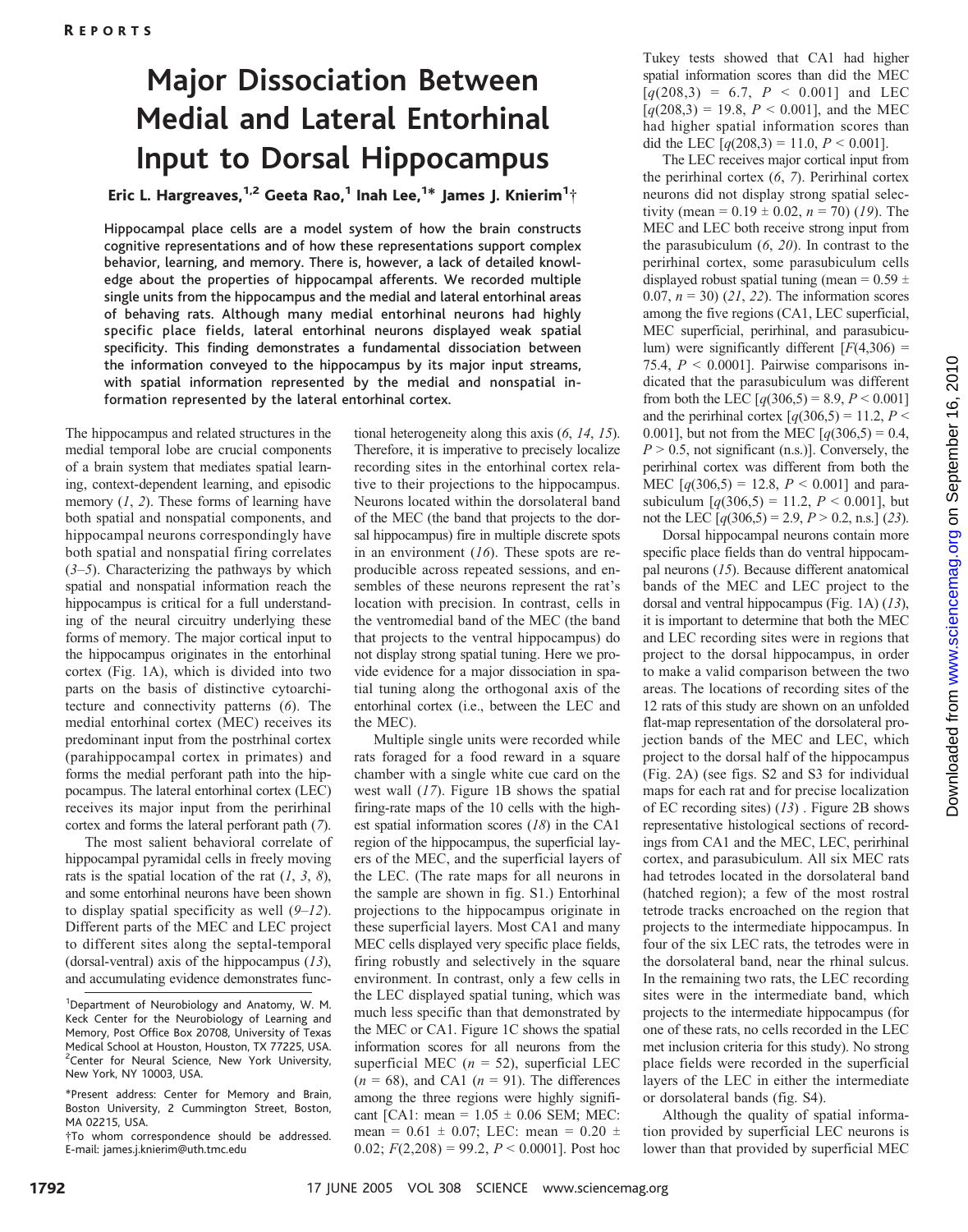

Fig. 1. Spatial firing properties in CA1 and parahippocampal areas. (A) Simplified connectivity between hippocampus and parahippocampal areas related to this study  $(6, 7)$ . Not all feedforward, feedback, or cross-stream pathways are represented. DL, dorsolateral band; int, intermediate band; VM, ventromedial band. (B) Firing-rate maps for the 10 cells showing the highest spatial information scores (ranked left to right) in each area. Red represents maximal firing, whereas blue represents no firing. The grayscale

image below each rate map shows the trajectories of the rat in the 10-min session (gray lines) and the location of the rat when each spike was fired (black dots). Numbers represent the maximum firing rate for each cell. (C) Histograms of spatial information scores for each area. The spatial information score represents the amount of information (in bits per spike) about the rat's location that is conveyed by the firing of the cell (18). Note the differences in the y-axis scales.

neurons, some of the LEC rate maps displayed a modest amount of spatial selectivity (e.g., cells 4 and 8 of Fig. 1B). Putative spatial selectivity can arise as an artifact of inhomogeneous sampling of the environment, or of random bursts of activity, or from responsiveness to an aspect of the environment that is correlated with location (e.g., responsiveness to a localized odor). One test of true spatial selectivity is if the spatial firing patterns of a cell are replicated across repeated sessions. We systematically recorded successive sessions separated by 5 to 20 min in two rats (LEC rat 115 and MEC rat 123), and the firing-rate maps of superficial MEC cells were more correlated between the two sessions than the rate maps of superficial LEC cells [mean correlation for MEC =  $0.63 \pm 0.07$ ,  $n = 21$ ; for LEC =  $0.30 \pm 0.06$ ,  $n = 24$ ;  $t(43) = 4.2$ ,  $P <$ 0.0001]. Because the paper covering the floor of the recording chamber was replaced between sessions, the reproducible firing patterns in MEC were not the result of floor-based odor cues. A similar analysis was performed for all cells in the sample by correlating the spatial firing patterns for the first half of a session with the spatial firing patterns for the second half. This analysis confirmed that CA1 and MEC spatial firing patterns were much



Fig. 2. Recording sites in the MEC and LEC. (A) Averaged flat-map reconstruction of the entorhinal cortex (13). The dorsolateral projection band, which sends projections to the dorsal half of the hippocampus, is shown hatched. Ovals denote the spread of tetrode penetrations for each rat. R, rostral; M, medial; C, caudal; L, lateral. (B) Representative histological sections showing tetrode tracks from CA1 and the LEC, perirhinal cortex, MEC, and parasubiculum. Scale bars, 1 mm.

more consistent within a session than were LEC patterns (fig. S5).

The similarity of spatial information between the parasubiculum and the MEC raises questions about whether the spatial selectivity in the MEC is generated in the MEC from nonspatial postrhinal inputs (Fig. 1A) (16, 24) or derived from the parasubiculum. In addition to its inputs from the subiculum, the parasubiculum receives input from the retrosplenial cortex and from the anterior thalamus (6, 25), two regions that contain cells that represent head direction and movement through space (26, 27). The parasubiculum may thus be part of a network that creates spatial representations on the basis of self-motion cues through interactions with the retrosplenial cortex and anterior thalamus, and then sends this